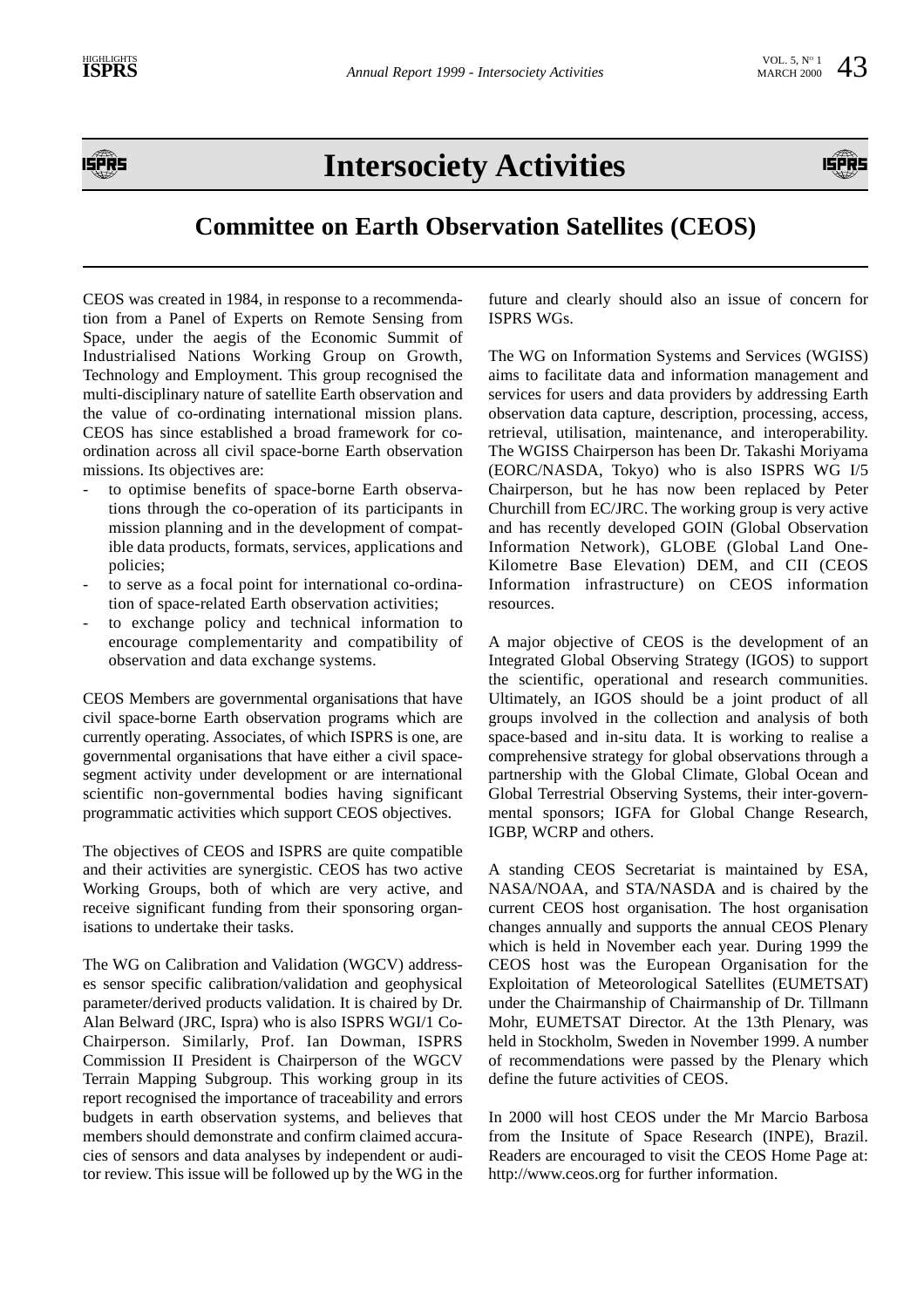# **UN - Committee for the Peaceful Uses of Outer Space (COPUOS)**

ISPRS has participated in the following activities:

#### **Spin-off Benefits Conference in USA, April 1999**

ISPRS organised the UN Spin-Off Benefits of Space Technology in Tampa, Florida, USA in association with the American Society for Photogrammetry and Remote Sensing (ASPRS). The UN expressed its appreciation for role ISPRS played in facilitating this meeting. Comments from participants stated that the deepness of subjects discussed in that conference showed an evident progress in relation with the first such conference. It provided developing countries with knowledge about the importance of investing in space applications programs, in order to take advantage of its benefits to improve peoples' living conditions. The support of ASPRS was also acknowledged.

#### **UNISPACE III Conference in Vienna, July 1999**

From 19-31 July 1999, The Office of Outer Space Affairs was held the 3rd major space applications conference, UNISPACE III in Vienna Austria. ISPRS participated in this conference by mounting an exhibition in the large space exhibit, and by its sponsorship or c0-sponsorship of three of the 30 technical sessions in UNISPACE III Conference. They are as follows:

- A seminar "Environment and Remote Sensing for Sustainable Development" in co-operation with NASA
- A workshop on Remote Sensing for the Detection, Monitoring and Mitigation of Natural Disasters" in cooperation with EARSeL
- ISPRS workshop on "Resource Mapping from Space"

The proceedings of the conference will be available as a volume in the International Archives of Photogrammetry and Remote Sensing, through RICS Books at: RICS Books Surveyor Court Westwood Way Coventry CV4 8JE United Kingdom Fax: +44-171-334-3800

#### **"International Co-operation and Technology Transfer" Conference in Cotonou, Benin**

The need to co-ordinate education in Remote Sensing, Photogrammetry and Geomatics in general has been recognised in a number of expert meetings in Africa. In response, a meeting was jointly organised by ISPRS working group VI/3, "International Co-operation and Technology Transfer", the Regional ISPRS member, AARSE (African Association for Remote Sensing of the Environment) and CENATEL , and the Benin Centre National de Teledetection et de Surveillance du Couvert

Forestier. The meeting was generously sponsored by the UN Office for Outer Space Affairs and by the Ministry of Rural Development, Benin. The theme and title of the meeting was "Promoting Space Technology Transfer and Geomatics Education in Africa" and was jointly chaired by Vincent Mama, Director of CENATEL and AARSE delegate for Benin and Profesor Heinz Rüther, ISPRS Treasurer, who is the ISPRS Council member responsible for ISPRS activities in Africa.

Some 120 delegates from 19, primarily African, countries, attended the opening session, a number which did not significantly change for all subsequent technical sessions. Besides the individual delegates, there where representatives from four International/regional organisations, four education centres, 10 application centres and nine Universities.

The symposium was officially opened by a senior representative of the Ministry of Rural Development. Keynote addresses were presented by Dr. Adigun Abiodun and Professor Rüther. Dr. Abiodun ,recently retired from OOSA, is one of the most prominent experts in Africa and his very open and critical key note address reflected his deep insight into the African Remote Sensing scenario. Dr Abiodun reported on the numerous Remote Sensing initiatives in Africa, both in applications and in education, often associated with substantial funding. Although many of these have been successful, there are still many countries and sub-regions with a significant lack of Remote Sensing activities and a desperate need for training and education. Dr. Abiodun also drew attention to the fact that of the original six tracking stations in Africa only Hartebeesthoek near Johannesburg is fully active. The address was one of the highlights of the symposium.

The conference recommended that:

- A follow-up symposium on Space Technology Transfer and Geomatics Education in Africa is held in the year 2001 in an African country initiated by the organisers of the Cotonou symposium, involving a round table discussion of the four stakeholders: endusers, educations, decision makers and donors, regarding the technology transfer and education issues affecting the continent.
- The European Union (EU) through its Fifth Framework (INCO) should consider more active support of inter-African collaboration in research, education and consultancy in Geomatics and Geoinformation Technology with emphasis on South-South links in addition to and in conjunction with existing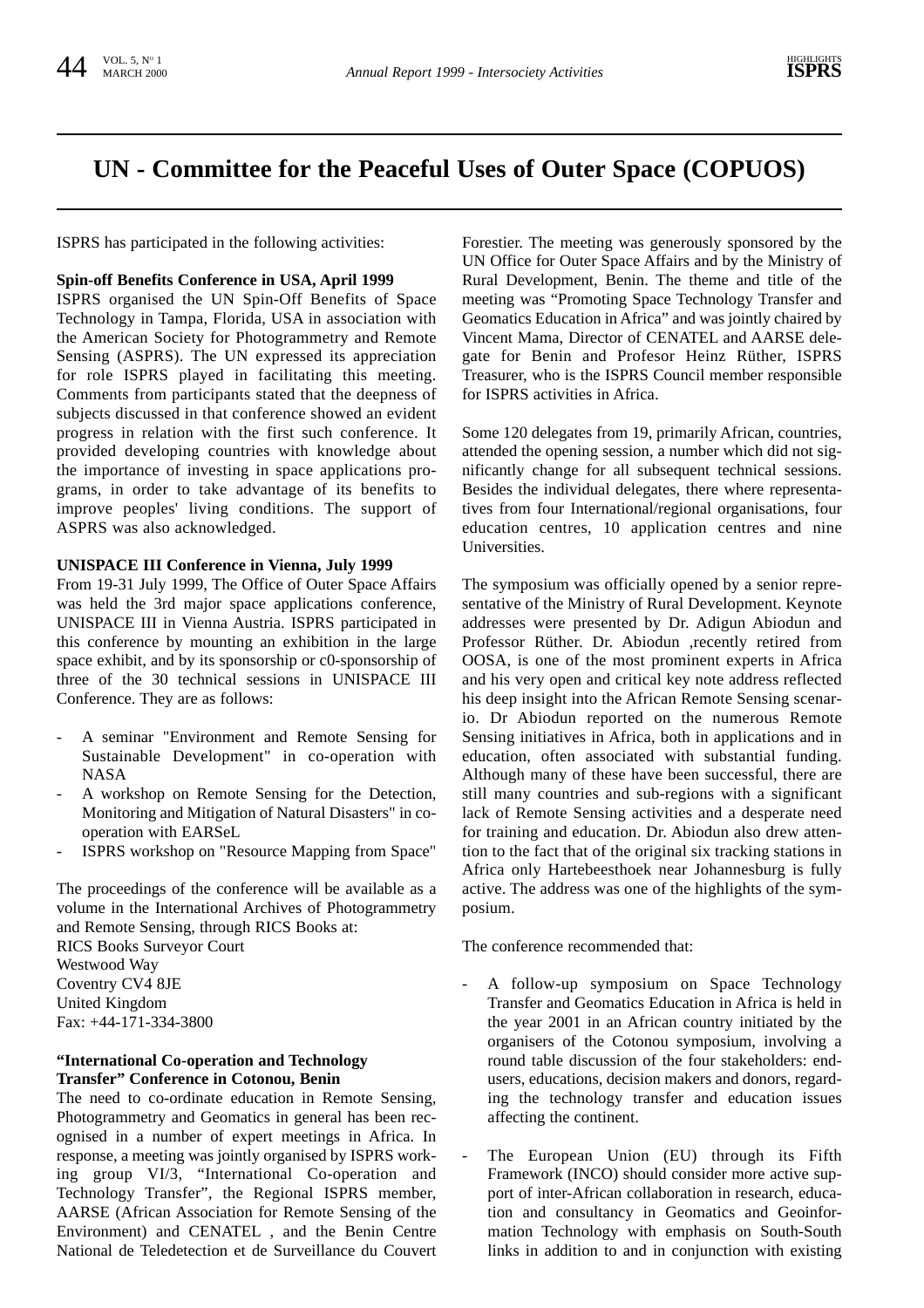# **CIPA (International Committee for Architectural Photogrammetry) – The ICOMOS & ISPRS Committee on the Documentation of the Cultural Heritage**

*By Peter Waldhäusl, Austria, President of CIPA*

CIPA is no longer only an international group of experts discussing the application of photogrammetry in architecture and archaeology. It will in future be a more practical group, working for and with conservationists for a much wider area of interests. This is expressed by its new tagline title: "**The ICOMOS & ISPRS Committee for the Documentation of Cultural Heritage**". Photogrammetry is just one of the means for Documentation, and Building Surveying; GPS and geophysical prospecting and GIS are examples of others. Databases, Heritage Information Systems, Image Archives have become central tasks. Photography, or – more general – imaging will be treated as a more central subjects. Rules, standards, guidelines will be developed according to the needs and in the language of the users. All possible technology, including terrestrial and aerial photogrammetry and remote sensing, will be applied for the monitoring of: the mobile and immobile cultural heritage; archaeological sites and finds, on land and under water; cultural landscapes, national parks and historical gardens; museum objects of art, as well as of natural objects; for change detection and change analysis in time; including planning for measures for protecting and developing the cultural heritage for millennia, rather than for only the next generation. The extension to immobile objects asks for close links to ICOM, the International Council of Museums, in order to avoid duplication of efforts. All of the above made an update of the statutes mandatory. The new Statutes were designed from 1997 to 1999 and discussed with and approved by the two parent societies, ICOMOS and ISPRS. CIPA thanks ICO-MOS Vice-President Ann Webster Smith and the ISPRS Council Members President Larry Fritz, Secretary General Prof. John Trinder and Prof. Heinz Ruether for valuable contributions. The new statutes have been in force since 1.8.1999 and can be found in CIPA's internet web site at http://cipa.uibk.ac.at

CIPA consists now of 4 Boards:

- The **Executive Board** (the former "Committee") with 12 Ordinary and up to 10 Associate Members from around the world;
- The **Expert Advisory Board** consisting of 3 Co-ordinators and 20 Chairpersons of the now 10 Expert Groups, 8 Working Groups and 2 Task Groups.
- The **Advisory Board of Delegates**, which are the *National Delegates* – two from each member country, one from ISPRS, one of ICOMOS – and the ICOMOS *Committee Delegates and ISPRS Commission Delegates*. This is a consulting Board directly linking

CIPA with the member organisations of the parent societies, whereas in the internet based Expert Advisory Board all interested experts of the world may converse freely co-operatively and competitively. By the end of 1998 CIPA had 10 National Delegates, by end of 1999 there were 30, and 15 more have been nominated.

- **All Member Societies of ISPRS and all National ICOMOS and ICOM Committees are kindly requested to nominate their Delegates!** Please see the "Call for Delegates" in the internet! (http://cipa.uibk.ac.at)
- The fourth Board will be the **Board of Sustaining Members** assisting and furthering the aims of CIPA.

Summarising, CIPA is no longer a Committee of Europeans but a worldwide organisation open to hundreds who recognise Documentation of the Cultural Heritage of mankind with up-to-date technology as a basic task for its protection and development.

#### **CIPA in the Internet**

The activities of CIPA's Internet Communication Officer Klaus Hanke, Innsbruck, Austria, are most appreciated. The web pages of CIPA (http://cipa.uibk.ac.at/ ) are kept permanently up-to-date. Many new highly didactic examples are shown or linked to, providing a growing text and source of valuable and useful information. The web-page is one of the links for communication with CIPA. The reader is kindly requested to recommend its use.

#### **Symposia and Workshops**

Many CIPA members visited the **International Geodetic Week in Obergurgl**, Austria, 21-27 February 1999, and the **ISPRS Symposium in Thessaloniki**, Greece, July, 1999.

The most important event for **CIPA was the CIPA Symposium in Recife, Brazil, Oct 3-6, 1999**. A total of 107 abstracts were reviewed by CIPA´s Expert Advisory Board, and 40 were finally received as oral and 25 as poster presentations. 108 specialists took part in spite of the long distance travel to Recife in the North/East of Brazil. CIPA thanks the Symposium Directors Prof. Camillo José Martins Gomes, President of the Brazilian Society of Cartography, Suzanna Sampaio, President of ICOMOS Brazil and Vice-President of the ICOMOS Advisory Committee, and Prof. José Jorge de Seixas, Technical University Recife, and all who helped in organising such an event.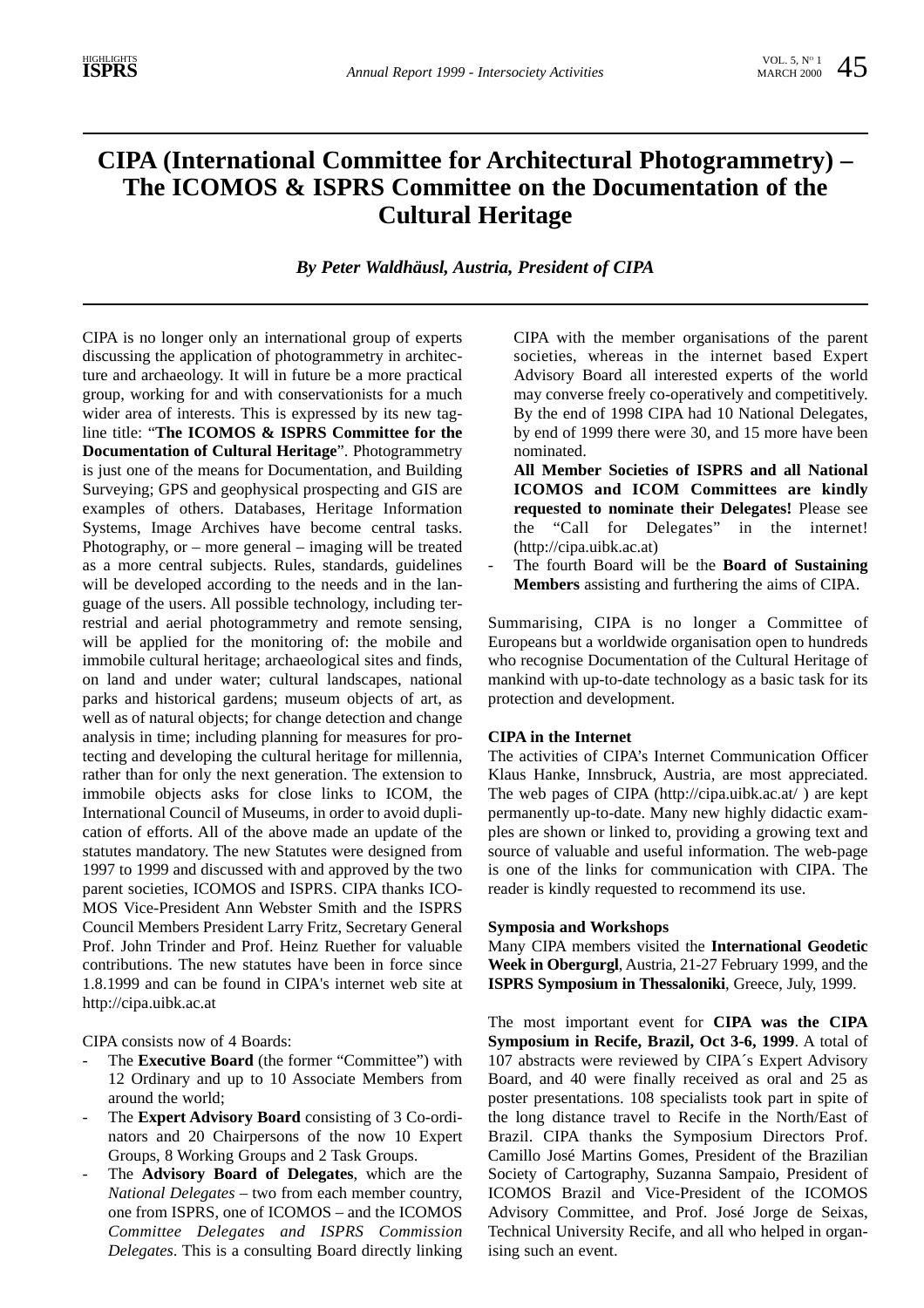The proceedings are available on CD-ROM and will soon be available in a printed version. A new CIPA series will be started. This is necessary for better distribution in the ICOMOS world. Nevertheless it will remain a part of the ISPRS Archives. The costs will be about \$US 25 for the CDROM and about twice as much for the printed version, plus mailing costs. Orders may be sent to icomos@cicrp.jussieu.fr (Ms. Gaia Jungeblodt), the ICO-MOS Office in Paris.

The ten best posters of the Recife Symposium received "Best Poster Awards" and were shown in a well visited exhibition at the ICOMOS General Assembly in Mexico.

#### **Annual Meeting of CIPA Oct 1-2 and 8 1999**

Before and after the Symposium the CIPA Executive Board met for its Annual Meeting, the first one based on the new statutes. The main decisions are: six more months are required for the internal regulations and for setting up the infra structure. Thereafter, the substantial work will be within and for the Working Groups. The next Annual Meeting will be organised after the ISPRS Congress in Amsterdam.

#### *Changes in the Executive Board of CIPA*

- Secretary General *Edel Lundemo*, Norway, asked for replacement due to personal reasons. CIPA thanks her for her valuable and always constructive contributions. *Edel Lundemo* will continue as Norwegian National Delegate.
- Prof. Dr. *Jozef Jachimski*, Poland, was elected as new CIPA Secretary General. He is an experienced CIPA Ordinary Member since 1992, Member of ICOMOS Poland and President of the Polish Society of Photogrammetry and Remote Sensing. CIPA congratulates Prof. Jachimski for his election.
- *Antonio Almagro*, ICOMOS Spain, has completed his 3rd term and will be replaced by a new member
- ICCROM's Director -General will no longer be on the CIPA Committee as Society Delegate of ICOMOS,
- Antonio Cheli, ISPRS Argentina, is no longer a CIPA ordinary member after the maximum of 12 years service, but remains connected as CIPA Expert.
- *Antonio Almagro* will remain as Working Group chairperson, National Delegate of Spain and as Associate

Member responsible for Arab Architecture.

CIPA thanks its outgoing members for their long lasting good services.

- New Ordinary Members have been proposed and approved by the parent societies:
- Prof. Dr. Pierre Grussenmeyer, Strasbourg, ISPRS and ICOMOS France,
- Prof. Dr. Heinz Ruether, ISPRS South Africa,
- Steve Nickerson, ICOMOS Canada.
- CIPA cordially welcomes its new Ordinary Members.

Further proposals are due by spring 2000, when the Executive Committee of ICOMOS will nominate a new Society Delegate and when the three free ICOMOS seats shall be filled. It is the general policy of CIPA to select experts to its Executive Board who have previously shown interest and activity towards the mission of CIPA. CIPA is still looking for more participation by experts from Asia, Africa and South America.

#### **CIPA Outreach Workshop in Porto de Galinhas, Brazil, 7-8 October 1999**

CIPA has arranged a Workshop with International Participation and the Executive Board to discuss the future plans of CIPA´s Working Groups in more detail. The result will be published in the internet. (http://cipa.uibk.ac.at)

#### **General Assembly of ICOMOS, Mexico City and Guadalajara, 16-24 October 1999**

The President of CIPA and the CIPA Associate Member Blaine Cliver, USA, took part at the General Assembly of ICOMOS.

Ing. Gen. *Maurice Carbonnell*, Honorary President of CIPA, St. Mandé, France, has been awarded the *Honorary Membership of ICOMOS* for his valuable contributions to ICO-MOS, for the foundation of CIPA 30 years ago and for his 18 years of CIPA Presidency. CIPA congratulates cordially!

The General Assembly passed the following resolution 25 formulated by the ICOMOS Resolution Committee: "The General Assembly encourages the activities of CIPA on all levels of use of photogrammetric documentation and registration techniques". CIPA shall always feel free to contact all ICOMOS, ICOM and UNESCO sub-organisations

# **International Society of Biomechanics (ISB)**

In 1999 there was no specific event of particular relevance to ISPRS to report on. However, it is of interest to note the upcoming Sixth International Symposium on the 3-D Analysis of Human Movement, Cape Town, South Africa, 1-4 May 2000. This is organised by the Technical Group "3-D Analysis of Human Movement" of the ISB and takes place every two years in a different place.

Announcements of the ISB under http://isb.ri.ccf.org/. Among other facts of interest this home page gives details about the next upcoming ISB Congress 8-13 July 2001 in Zürich.

Armin Grün Institut für Geodäsie und Photogrammetrie ETH-Zürich ETH-Hönggerberg CH-8093 Zürich Switzerland

It might be also worthwhile to contact the Conference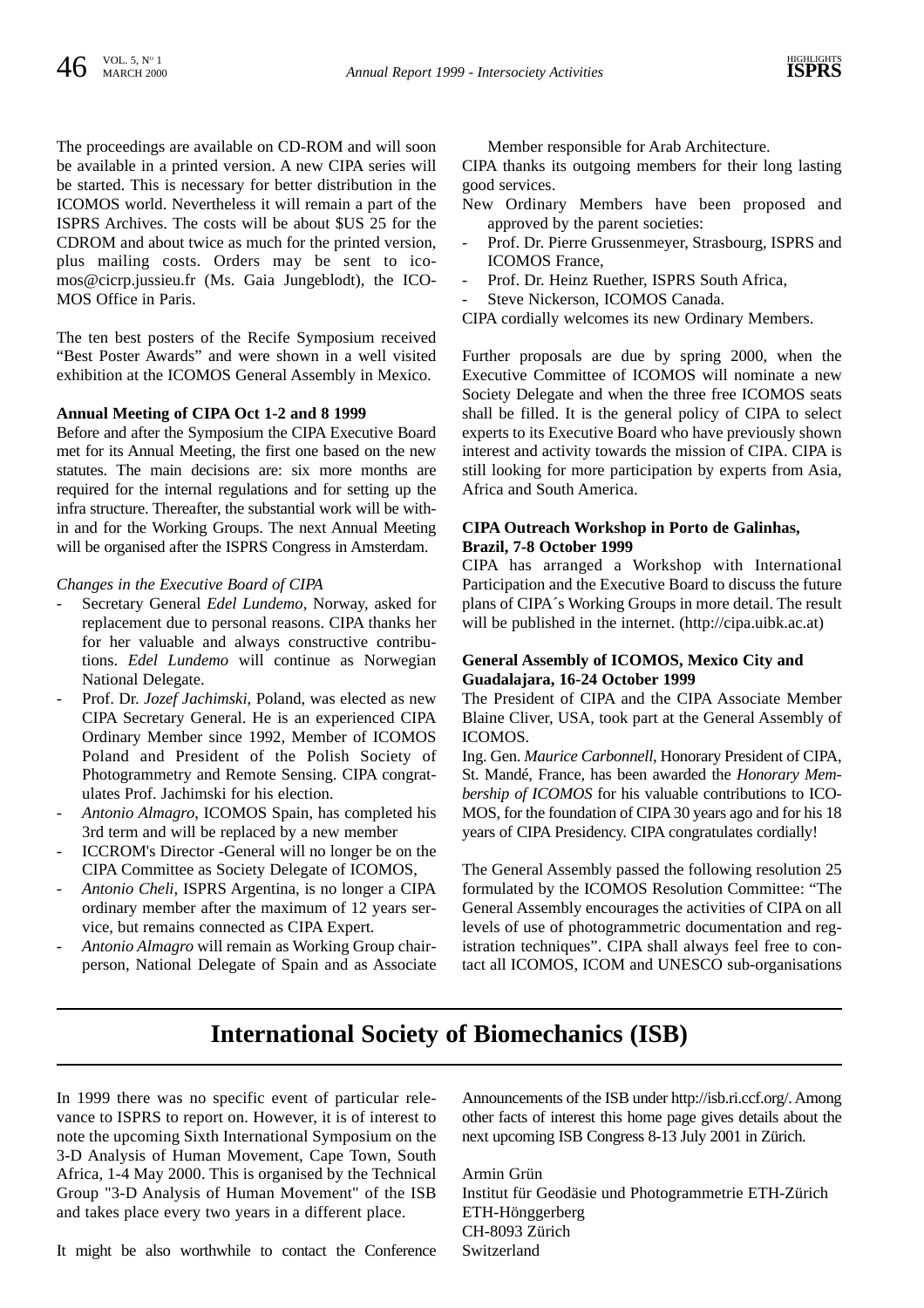# **ISO/ TC 211 Geographic Information Standards**

*By Norman C. Andersen*

The ISO (International Organisation for Standardisation) is a worldwide federation of national standards bodies, comprising of 118 members (85 Member Bodies, 24 Corresponding Members and, 9 Subscribing Members), one from each country.

The primary work product of TC 211 is the development of an International standard, ISO 191XX – Geographic Information. The purpose of ISO 191XX is to provide standardisation in the field of digital geographic information that is to establish a structured set of standards for information concerning objects or phenomena that are directly or indirectly associated with a location relative to the Earth.  $TC211$  has  $24 +$  identified work items, each expected to result in an international standard.

The Technical committee is managed by the Norwegian Technology Standards Institute, and is structured into five groups as follows:

- Framework and Reference Model Reference Model, Overview, Conceptual Schema Language, Terminology, Conformance and Testing
- Geospatial Data Models and Operators Spatial/Temporal subschema, Spatial operators, Rules for application schema
- Geospatial Data Administration Cataloguing, Geodetic reference system, Indirect reference system, Quality, Quality evaluation procedures, Metadata
- Geospatial Services Positioning services, Portrayal of geographic information, Services, Encoding
- Profiles and Functional Standards Profiles

#### **Status of Standards**

The current status of on-going work can be reviewed at the web site provided below under the Programme of work icon.

#### **Proposals for New Work Items**

The following proposals will be voted on at the March 2000 plenary in South Africa:

- Resolution 108 Simple feature access SQL option
- ISO/TC 211 N834 Geographic information Profile FACC Data Dictionary
- ISO/TC 211 N835 Geographic information Functional standards – Technical amendment
- ISO/TC 211 N386 Geographic information Geodetic codes and parameters

#### **ISO/TC211 and Liaison Organisations/committees**

ISO/TC 211 currently has liaison relationships with the following organisations:

- CEO, Center for Earth Observation of the European Committee
- DWIWG, Digital Geographic Information Working Group
- EPSG, European Petroleum Survey Group
- FIG, International Federation of Surveyors
- IAG, International Association of Geodesy
- ICA, International Cartographic Association
- IHB, International Hydrographic Bureau (IHO International Hydrographic Organisation)
- ISPRS, International Society for Photogrammetry and Remote Sensing
- OGC, Open GIS Consortium, Incorporated
- PCGIAP, The Permanent Committee on GIS Infrastructure for Asia and the Pacific
- UN ECE, Statistical Division
- ISCGM, International Steering Committee for Global Mapping
- ISO/IEC JTC 1/SC 2 Coded character sets
- ISO/IEC JTC 1/SC 24 Computer graphics and image processing
- ISO/IEC/JTC 1/SC 32 Data management and interchange
- ISO/TC 20/SC 13 Aircraft and space vehicles/Space data and information transfer systems
- ISO/TC 23/SC 19 Tractors and machinery for agriculture and forestry/Agriculture electronics
- ISO/TC 46/WG 2 Information and documentation/Coding of country names and related entities
- ISO/TC 82 Mining
- ISO/TC 184/SC 4 Industrial automation systems and integration/Industrial data
- ISO/TC 204 Transport Information and Control systems
- ISO/TC 204/WG 3 TICS Database Technology
- CEN/TC 287 Geographic Information

ISO/TC 211 is currently reviewing the following organisations for liaison status with the committee:

- CEOS/WGISS, The Committee on Earth Observation Satellites, Working Group on Information Systems and Services
- ISO/IEC JTC 1/SC35 User Interfaces
- WMO, World Meteorological Organisation

#### **Web Site**

For more information pertaining to ISO/TC 211 please visit our World Wide Web-server at the following URL address: **http:/www.statkart.no/isotc211/**

#### **Calendar of Upcoming Plenaries**

| Meeting   | Time               | <b>Place</b> |
|-----------|--------------------|--------------|
| ISO/TC211 | 10th 2000-03-09/10 | South Africa |
| ISO/TC211 | 11th 2000-09-28/29 | USA          |
| ISO/TC211 | 12th 2001-03/04    | Portugal     |

Norman C. Andersen, Senior Staff Engineer in Lockheed Martin - Management and Data Systems (M&DS), Washington, USA, E-mail: norman.c.andersen@lmco.com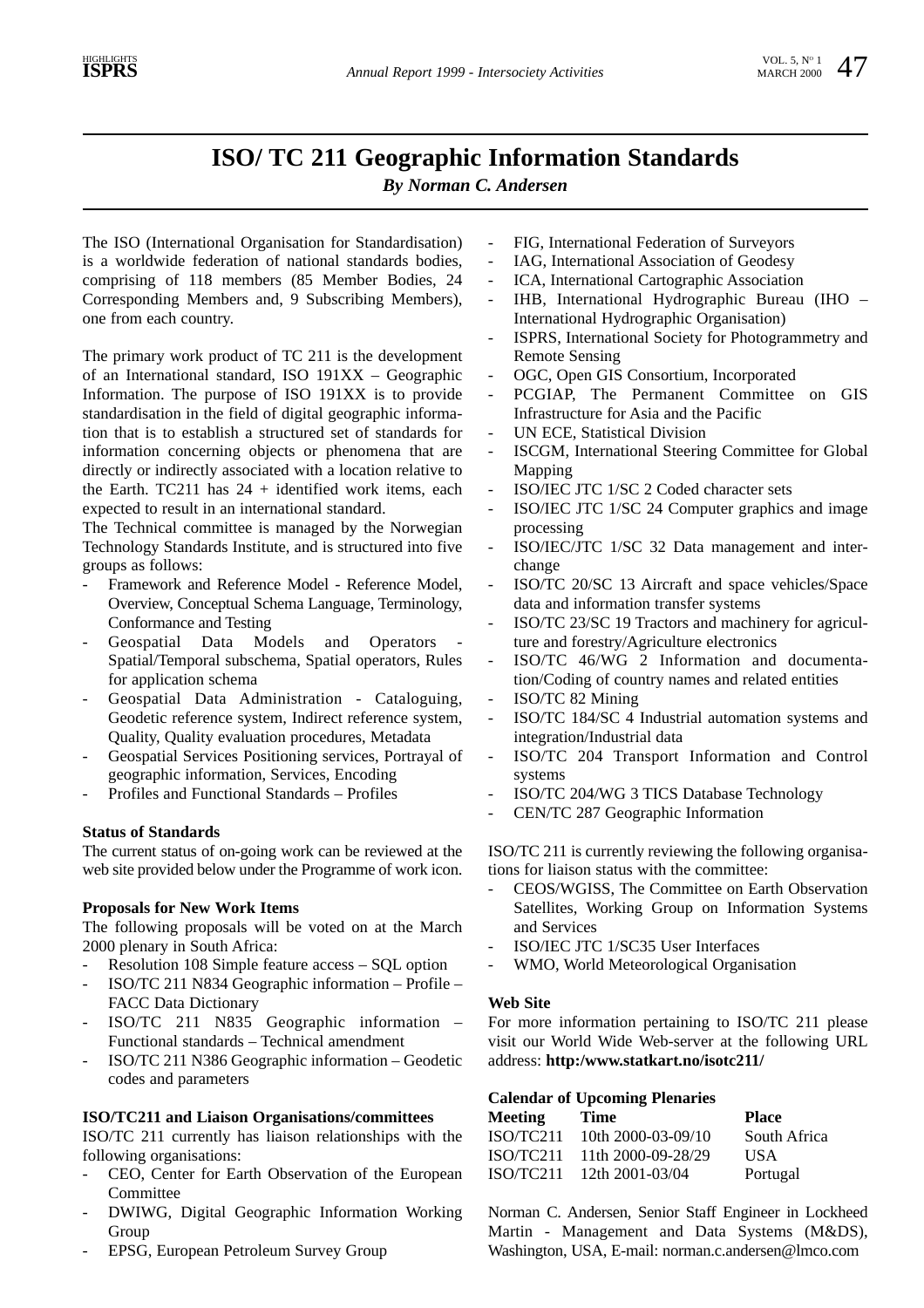# **ICSU**

The 26th General Assembly of the International Council of Science (ICSU) was held in Cairo, Egypt from 27 – 30 September 1999. The meeting was generously hosted by the Egyptian Academy of Scientific Research and Technology. ISPRS is an Associate of ICSU, and has applied for full membership. However, the assessment of the application for membership has been delayed and hence was not considered at this meeting. Its consideration will be delayed until the next plenary meeting in 2002.

The meeting commenced with a Symposium on 'Sciences and Food' on Monday 27 September, a Symposium on 'Science in Egypt' on Tuesday 28 September, followed by and a number of fora on such topics as 'Issues Related to Scientific Data and Information', 'Food Security', 'Bioinformatics' and 'Natural Disasters Reduction'. ISPRS clearly has an interest in the last of these. The meeting was attended by the President, Lawrence Fritz and Secretary General John Trinder.

ICSU is the peak international scientific body, comprising National Scientific Members, International Scientific Unions and Associates. The Plenary meeting of ICSU is a large formal meeting comprising representatives of all Unions and Associate Members. It had an extensive agenda, which included amongst other matters, the following:

### *Reports*

Amongst other matters, the 'Scientific Agenda – Framework for Action' adopted at the World Conference of Science in Budapest in June 1999, was adopted.

# *Progress of the ICSU Major Programs*

- IGBP (International Geosphere Biosphere Program **START**
- IHDP (International Human Developments Program)
- **DIVERSITAS**

### *Recommendations of Its Policy Committees*

- Finance, including large grants to members
- Freedom in the Conduct of Science
- Responsibility and Ethics in Science
- Membership, Structure and Statutes

# Reports and Proposals of Its Advisory Committees

- Science and technology in developing countries
- Environment

### *Common Concerns and Services*

- Capacity building in science
- Data and information

### *Co-operation with Partner Organisations*

## *Recommendations*

IGBP research currently focuses on six key questions that are addressed by eight Core Projects:

- How is the chemistry of the global atmosphere regulated and what is the role of biological processes in producing and consuming trace gases?
- How will global changes affect terrestrial ecosystems? This project in particular features Land-Use and Land-Cover Change (LUCC) jointly with the International Human Dimensions Programme (IHDP) on Global Environmental Change.
- How does vegetation interact with physical processes of the hydrological cycle?
- How will changes in land-use, sea level and climate alter coastal ecosystems, and what are the wider consequences?
- How do ocean bio-geochemical processes influence and respond to climate change?
- What significant climate and environmental changes have occurred in the past and what were their causes?
- The integration of IGBP Core Projects is assisted by three cross-cutting Framework Activities:
	- IGBP Data and Information System (IGBP-DIS)
	- Global Analysis, Interpretation and Modelling (GAIM)
	- Global Change System for Analysis, Research and Training (START), addressing regional research initiatives and needs, jointly with the IHDP and WCRP.

ISPRS's primary interests in ICSU are in issues of the environment. It is the view of the Council that ISPRS can play a significant role in the provision of, and interpretation of remotely sensing data about the earth and its environment. Hence, a number of ISPRS working groups have in their terms of reference, a requirement to co-operate with such bodies as IGBP and its components. The development of inter-disciplinary research groups which include experts in remote sensing from ISPRS, as well as experts in the appropriate aspects of the environmental sciences, are essential for fulfilling the roles of relevant ICSU major programs. It is for this reason that ISPRS is fully committed to becoming a full member of ICSU, so that it can play a more active role in the application of its skills in environmental monitoring and assessment.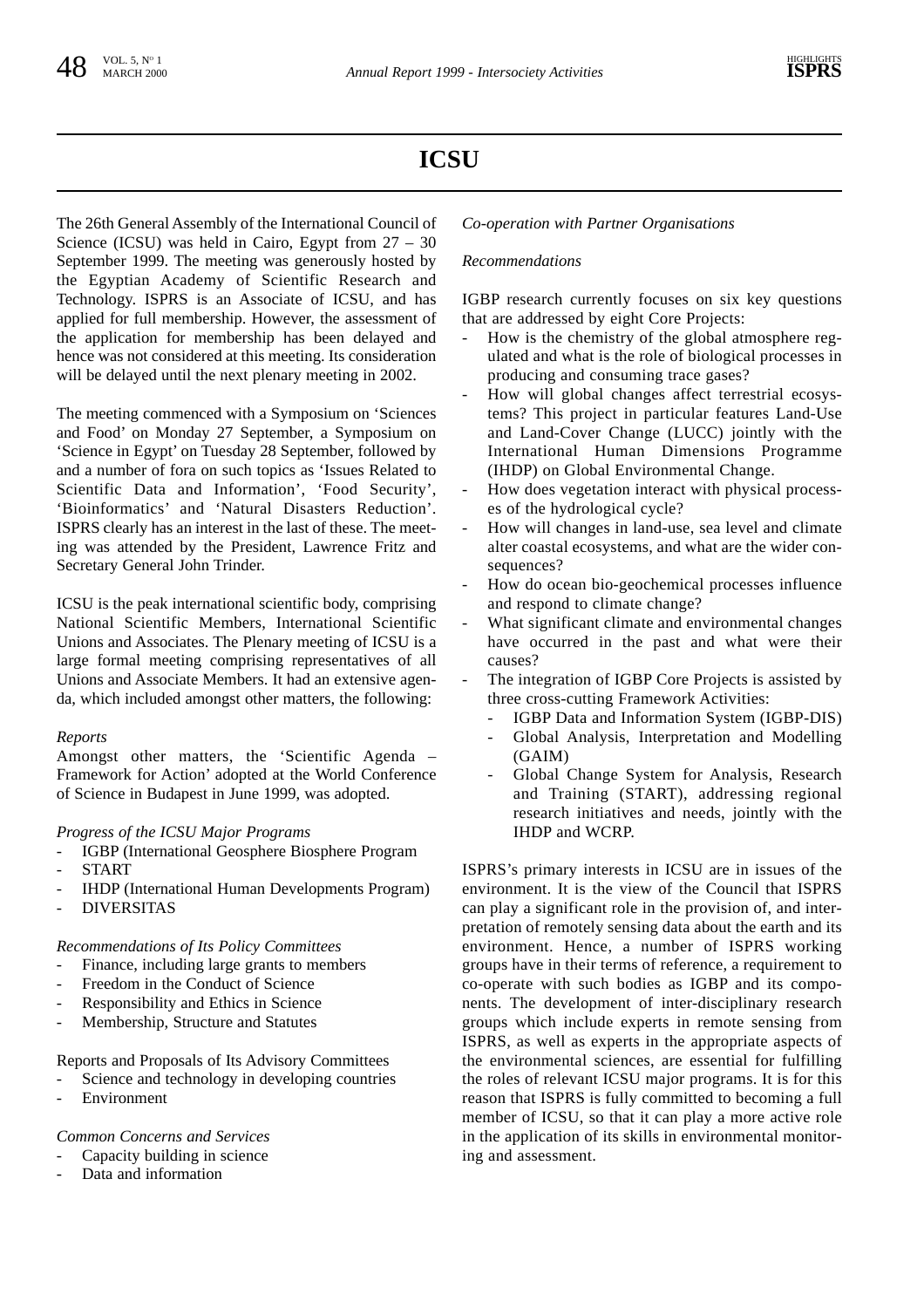

**Open GIS Consortium** *By Lance McKee, Vice President, Corporate Communications and Public Sector Programs, Open GIS Consortium, Inc.*

In this article we review progress made in 1999 by the Open GIS Consortium, Inc. (OGC), progress that is significant for everyone involved in the global geodata and geoprocessing industry and for billions of other people whose lives will be improved through integration of geospatial information with the global information infrastructure. 200 corporations, government agencies, non-governmental organisations, and universities now work in OGC, collaboratively developing open interfaces that integrate geographic information systems (GIS), Earth imaging, digital cartography, facilities management, navigation, surveying, and other spatial technologies so that users will have unimpeded network-based access to heterogeneous geodata and geoprocessing resources.

#### **European SIG**

More than half of OGC's member organisations are based outside the US, and about a third are based in Europe. Early in 1999, a European Special Interest Group (E-SIG) of the OGC Management Committee was formed to develop approaches relating to European member issues that have significance for the OpenGIS architecture, and to stimulate the further growth of the European GI market. Any member of OGC that has a European business address is eligible for SIG membership, as well as any Principal members of the OGC with an interest in European issues.

#### **Grid Coverages and Catalogue Services Specifications**

In August, OGC announced at the end of its meetings at the UK Ordnance Survey in Southampton, England, that its members had reached consensus on two new open interfaces: the OpenGIS Grid Coverages Specification and the OpenGIS Distributed Catalogue Services Specification. In OGC, 'Grid Coverages' refers to rectangular arrays of values such as satellite images and digital aerial photos, digital elevation data, and other kinds of data represented in a grid co-ordinate system in which individual cells in the grid can be addressed. 'Catalogue Services' refers to a common architecture for online automated directories of geodata and geoprocessing services (rather like 'spatial search engines').

Work done in OGC to develop the Grid Coverages specification, the Catalogue Services specification, the earlier 'Simple Features' specification (referring to 'vector' geodata, digital map information represented in polygons, points and lines), and a Co-ordinate Transformation Services document contributed significantly to the most important OGC activity of 1999, the Web Mapping Testbed.

### **Web Mapping Testbed**

The Web Mapping Testbed (now called 'WMT Phase 1')

began April, 1999 and ended August, 1999. This work resulted in a draft OpenGIS Web Map Server Interface Specification which provides a set of open protocols that make it possible for users of ordinary web browsers to simultaneously obtain map layers from multiple distributed servers. What is remarkable is that each layer conforms to the same requested projection, so the layers automatically overlay, each providing a different 'view' into the same geographic region. This technology provides users with a powerful tool to integrate data held by different web servers. Moreover, map servers can be from different vendors, and they can vary widely in terms of processing capabilities and data type (including multiple vector and raster types).

The three protocols in the OpenGIS Web Map Server Interface Specification are relatively simple, and it is not difficult in most cases to add them to data servers. GetCapabilities provides information about what a server can do. GetMap fetches map images from data stores in specified projections (which might be georeferenced images such as JPEG and PNG), and GetFeatureInfo provides a mechanism that allows users to query map displays to get attributes of specific geographic features in a map layer. In Phase 2, the scope of the Web Mapping Interface will be extended to include simple display graphics (such as SVG or WebCGM), and the serving up of simple feature structures. A technology that may be used for the latter functionality is GML. GML is a method for encoding OpenGIS Simple Features (basic vector-based geographic data) in XML. XSLT 'stylesheets' can then be used to render this 'smart data' in application-specific ways. The GML draft document will be submitted to W3C as a Note. On December 13, 1999, OGC issued Requests for Comment on the pending OpenGIS Web Map Server Interface Specification and OpenGIS Geography Markup Language (GML) Specification. The OpenGIS Technical Document 99-077 titled, 'Web Map Server Interface Specification' was submitted by BBN Technologies (Cambridge MA), Cadcorp Ltd. (UK), CubeWerx Inc. (Canada), Ionic Software s.a. (Belgium), Laser-Scan Ltd. (UK), SICAD Geomatics GmbH & Co. oHG. (Germany), Social Change Online Pty Ltd. (Australia), and the US Army Engineer Research and Development Center (Alexandria, VA). The OpenGIS Technical Document 99- 082r1 titled 'Geography Markup Language (GML)' was submitted by Galdos Systems, Inc. (Canada), Oracle Corp. (Redwood Shores, CA), MapInfo Corp. (Troy, NY), Compusult, Ltd (Canada), and CubeWerx (Canada). (The comment period has ended, but both documents can be seen at http://www.opengis.org/techno/request.htm.)

The OpenGIS Web Map Server Interface Specifications are likely to be formally adopted (as a single specification)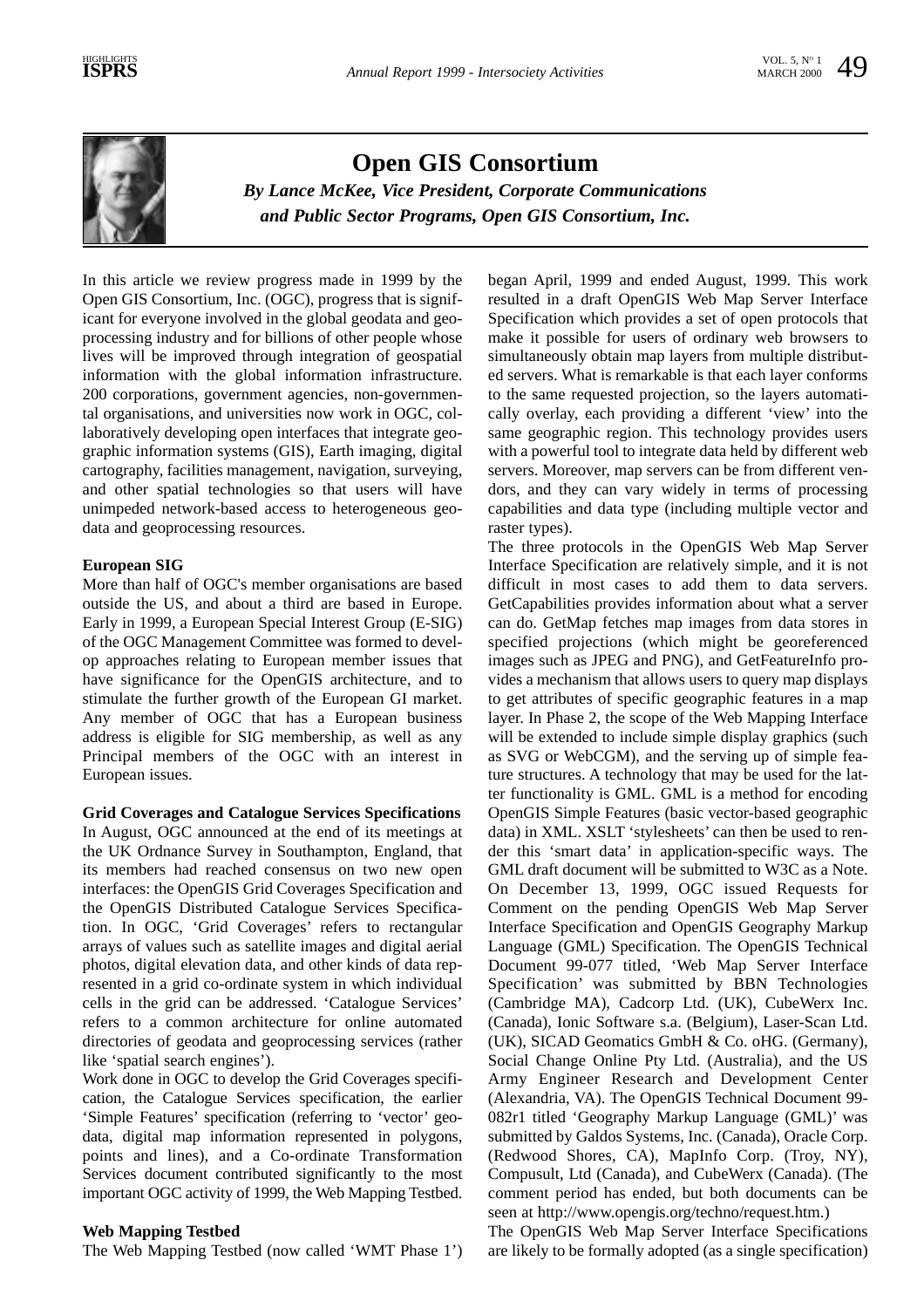at the OGC Technical Committee and Management Committee meetings to be held in Vancouver, BC in February, 2000.

On September 10, 1999, members of OGC presented a live, on-line Web demonstration of this remarkable open interface to an executive government and industry audience near Washington, D.C. Mr. Thomas Kalil, Special Assistant to the President for Economic Policy, said to the high-level government and industry audience, 'Geospatial information is critical for disaster management, crime mapping, environmental monitoring, community decisionmaking, and a whole host of other public and private sector applications. The Web Mapping Testbed will greatly accelerate our ability to access and understand geospatial information from multiple sources'.

The Web Mapping Testbed is the first of OGC's planned Interoperability Initiatives, which involve sponsors and participants. Sponsors – federal agencies, corporations, or other entities -- provide funding and a set of objectives related to geoprocessing interoperability. Participants - mainly vendors and integrators -- are partially compensated for the contributions of time and technology they make during the fast-paced group effort to meet the sponsors' objectives. The Web Mapping Testbed will result in multiple pilot projects in which communities of people and organisations will use early implementations of interoperable geographic software.

Web Mapping Testbed sponsors included five US federal agencies and the Australian World Wide Web Mapping Consortium, a group of 24 Australian government and commercial organisations, led by the Australian Surveying and Land Information Group (AUSLIG).

Web Mapping Testbed participants included: Autodesk (US), BBN Technologies, a part of GTE (US), Blue Angel Technologies (US), Cadcorp (UK), Compusult (Canada), CubeWerx (Canada), ESRI (US), Galdos Systems (Canada), Geodan IT (Netherlands), Geomatics Canada (Canada), Hitachi (Japan), ILOG (France), Intergraph (US), Ionic Software (Belgium), Laser-Scan (UK), Litton/TASC (US), Lockheed-Martin (US), MapInfo (US), Microsoft (US), Massachusetts Institute of Technology (US), Mitsubishi Corporation (Japan), NTT Data (Japan), Object/FX (US), Oracle Corporation (US), Ordnance Survey (UK), PCI Geomatics (Canada), Penn State University (US), SICAD Geomatics (Germany), Social Change Online (Australia), Sun Microsystems (US), and Universal Systems (Canada).

The Web Mapping Testbed Phase 2 (WMT 2) will expand the range of interoperable web mapping services to meet a broader cross-section of community needs. In addition to creating new specifications, WMT 2 will result in more federal data coming on-line using WMT protocols, and it will lay a foundation for Pilot Projects that put local data on-line using WMT protocols in various US communities. One Web Mapping Pilot, targeting flood control and environmental management in the Upper Susquehanna and Lackawanna River region of Pennsylvania, is already underway.

- The finalisation and publishing of the first three OpenGIS Web Map Server Interface Protocols. WMT 2 provides an opportunity to test and agree upon minor improvements to GetFeatureInfo, GetMap, and GetCapabilities, approved by OGC in February, 2000.
- The provision of Legends and symbols. Every map needs a legend. Standard approaches to managing colors, symbols, and text in overlaid maps help make the overlays of data from distributed sources useful.
- The addition of authoring and publishing tools to empower everyone to place maps on the Web.
- The enhancement of GetMap so that it serves up simple features. WMT I focused mainly on raster (e.g. GIF) format transfers. WMT 2 will provide more support for transporting vector feature data (either in graphical or geographical form in XML-based packaging) to enable smart applications.
- The tight integration of Web Mapping with Catalogue Services. Especially, giving users tools to cope with very large libraries of imagery and spatial information.
- Increased emphasis to make federal agency servers available via WMT protocols - WMT protocol Tool Kits - 'How to' implement protocols on map servers.
- Coverage Data Access Extend vector feature data access capability to imagery and raster data - Get information at a specific point in the image (e.g., average temperature at a specific location).

The WMT 2 initiative is expected to run from May until November, 2000.

One pending Interoperability Initiative is the SCOTS JMTK (Standards-based Commercial Off-The-Shelf Joint Mapping ToolKit) Testbed. This is a multi-phase testbed that will begin in April, 2000 and run through June, 2001. The sole sponsor is the US DoD National Imagery and Mapping Agency (NIMA). The SCOTS JMTK Testbed seeks to nominate commercial application programming interfaces (APIs) to replace most or all of NIMA's JMTK APIs.

This will make it possible for multiple vendors to compete to provide different but interoperable elements of the toolkit.

Another planned Interoperability Initiative, 'Web Mapping Infrastructure,' will produce a distributed and rigorously maintained set of reference servers (and supporting databases), reference clients, and reference documents that support both Web Mapping Testbed and pilot activity.

And finally, 'opengis.net' is a planned extension of the Web Mapping Infrastructure portion of the Web Mapping Initiative. It will provide 'Reference Implementations,' working prototypes that are robust enough to serve as models which provide detailed templates for similar implementations. Opengis.net will provide test tools and a test environment to meet OGC testing requirements, a set of resources that developers can use to test and demonstrate software being developed in other Interoperability Initiatives. It will help show, in fine detail, how spatial capabilities can be merged with mainstream IT technologies.

### **US Federal Agencies Embrace OpenGIS Specifications**

WMT 2 objectives include:

On January 28, 2000, an OpenGIS Day event was held at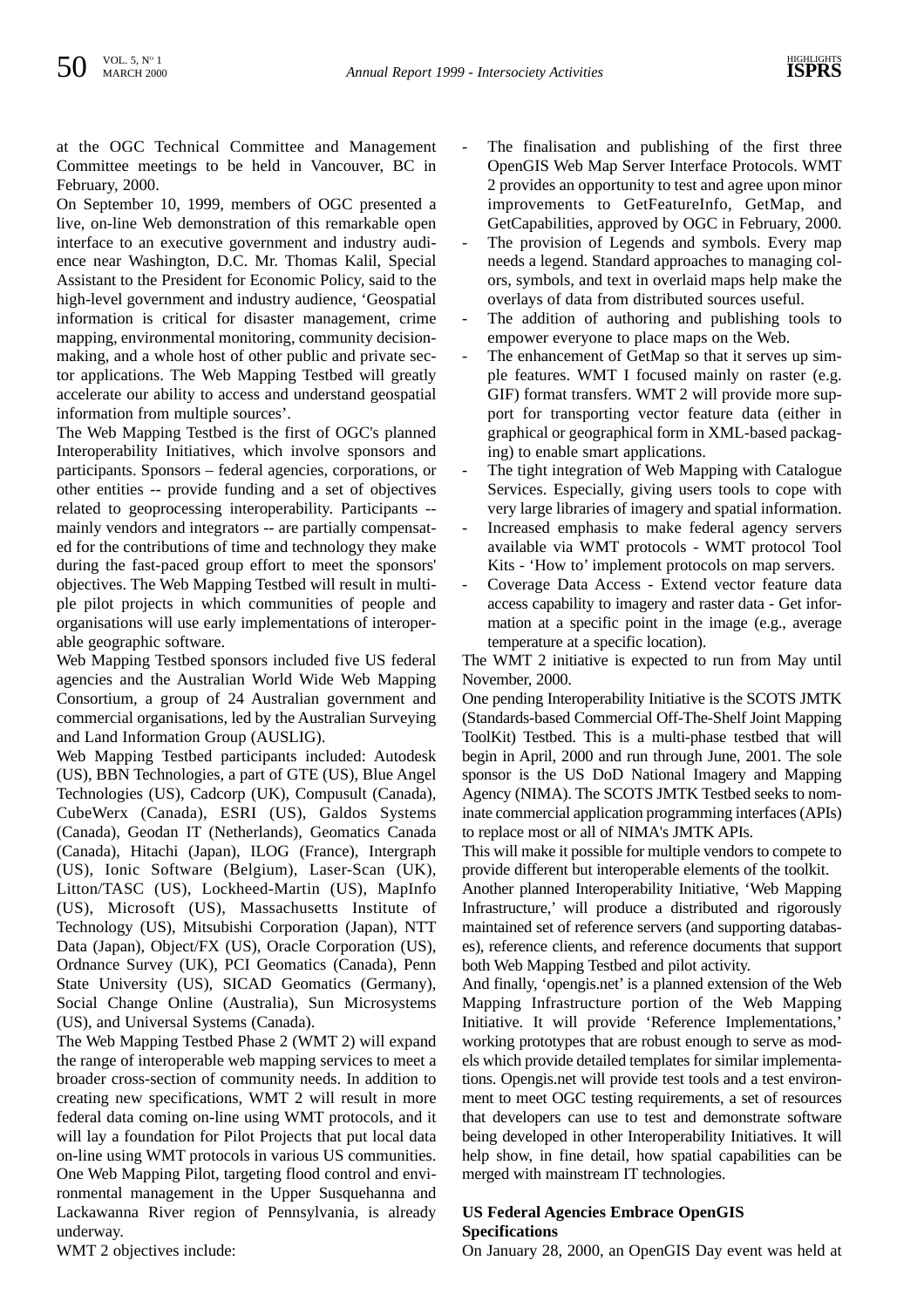the headquarters of the US Geological Survey in Reston, Virginia, USA. Chip Groat, Director of USGS, introduced the session, stating USGS's firm commitment to using commercial, standards-based, off-the-shelf software in the Survey's current Gateway to the Earth program. Gateway to the Earth is a major effort to make much of USGS's vast store of geographic, geological, hydrological, and biological information available to the public in an integrated, easy-to-use way via the Web. At OpenGIS Day, WMT sponsors described WMT1, and software vendors had an opportunity to describe their Year 2000 plans for OpenGIS conformant products.

OGC is increasingly seen by US Federal agencies to be an important resource in helping them stimulate the private sector to develop and sell standards-based commercial products that serve the agencies' needs. Today's in-agency and inter-agency geodata programs need Web-based geoprocessing interoperability, and OGC is the only organisation in the world organised to solve this set of problems. Participation by users from all sectors, industries and nations is a necessary part of the process, because the spectrum of interoperability requirements is broad.

#### **Conclusions**

OGC members' six year effort to build consensus in this complex area is finally yielding demonstrable results. Immediately after the February, 2000 OGC meeting, vendors are expected to begin marketing products that will be conformant with the OpenGIS Web Map Server Interface Specification, and the range of additional interoperable capabilities is predicted by OGC members to grow steadily once this foundation is in place. OGC continues to grow and continues to become more global in its membership. This is a very positive development from the standpoint of global dissemination of geoprocessing technologies and global commerce in geodata and geoprocessing services.

Open GIS Consortium, Inc. 35 Main Street Wayland, MA 01778, USA Tel: +1-508-655-5858 Fax: +1-508-655-2237 Web site: http://www.opengis.org E-mail: lmckee@opengis.org

# **Symposium Report – Modern Information and GPS Technology – Aspects and Implications of Their Application**

*By Prof. Dr. Eng. G. Milev, Prof. Dr. H. Pelzer, Chairmen of the Organising Committee of the Symposium*

The international symposium "Modern Information and GPS Technology - Aspects and Implications of Their Application", with an exhibition was held in Sofia on 11 and 12 November 1999. It was held in pursuance of the resolution of the international symposium 'Law of immobilities, dynamics of the development of the systems and land management', Sofia, 12-13 November 1998. This year, the symposium was organised by the International Federation of Surveyors (FIG), the International Society for Photogrammetry and Remote Sensing (ISPRS), the International Cartographic Association (ICA), the Union of Surveyors and Land Managers in Bulgaria (USLMB), the Geodetic Institute (GI), the University of Hannover (UH). Co-organisers on the Bulgarian part were the government and other institutions.

This symposium is a succession of the tradition established by the Union of Surveyors and Land Managers in Bulgaria to organise annually in Sofia an international symposium on particularly topical issues, approved by a relevant resolution of the preceding symposium. This symposium is the main one in its turn among the annual international symposia with exhibition, organised by USLMB so far under the auspices of, and with the sponsorship of, the three international surveying organisations: FIG, ISPRS, ICA and our local institutions.

The exceptional potentialities of GPS and the information technologies, respectively GIS compared to the classical methods, instruments, systems and technologies open great and in many aspects unexpected applications. This calls for a permanent information about the up-to-date state of these problems and trends of their development as well as their spreading, and in many respects interdisciplinary use.

The basic issues considered by the symposium were:

- Information and GPS Technology
- Development, capacity, requirements, specificity
- GPS
- Geo-information systems
- Challenges and implications of technology applications
- Technology Applications in Geodesy, Photogrammetry, Cartography, Cadastre, etc.
- **Geodesy**
- **Photogrammetry**
- Cartography
- **Cadastre**
- Other applications (engineering surveys, national survey control networks, education)

The wide range of issues to be considered by the symposium predetermined, to a great extent, the large number of papers applied for, and the relatively wide representation. Representatives from 12 countries - Austria, Germany, Greece, Italy, Macedonia, Syria, Slovenia, Turkey, the